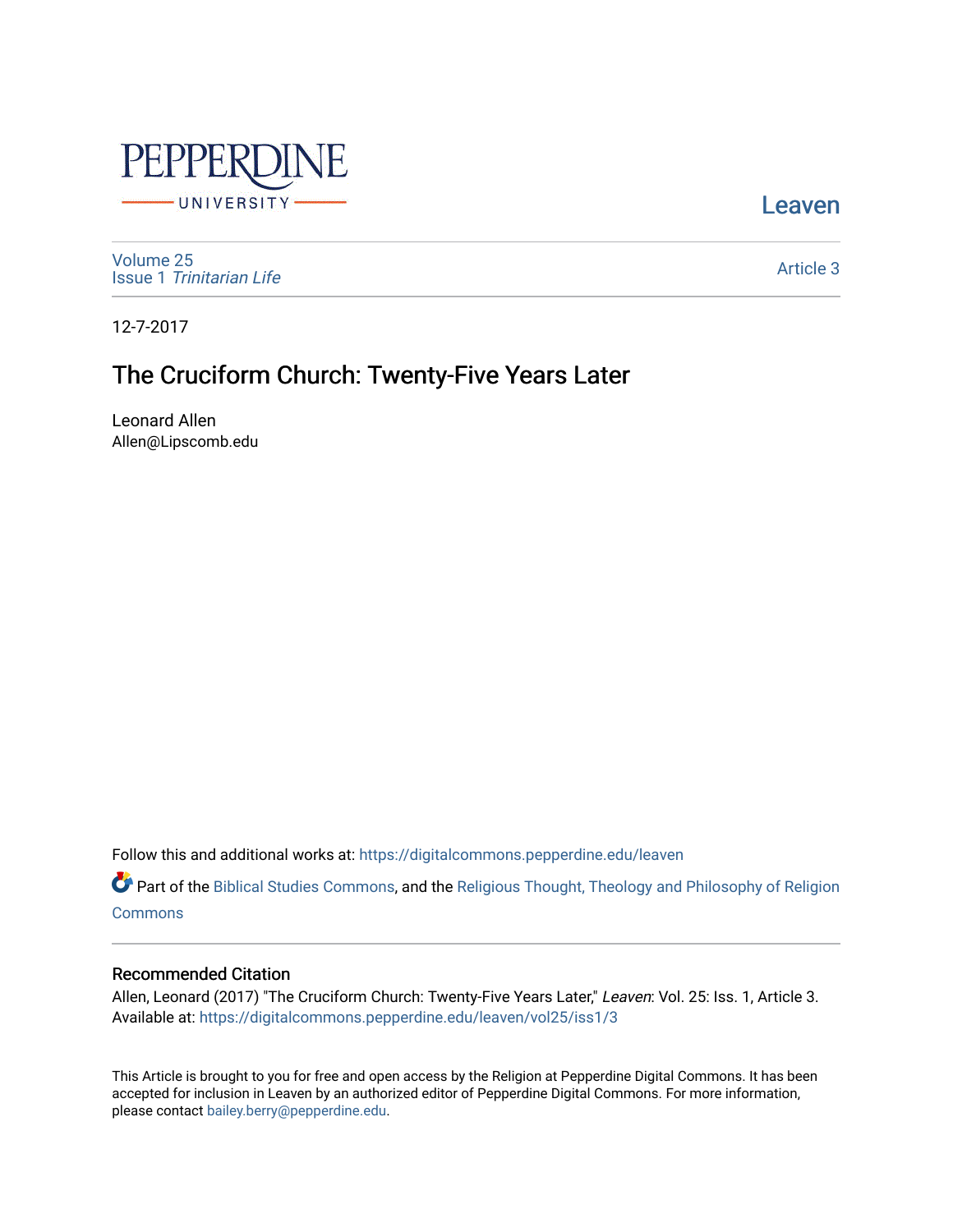## The Cruciform Church: Twenty-Five **Years Later**

**Leonard Allen** 

was reared in a small city in central Florida, where my parents were stalwarts at the little Church of Christ. I was baptized at eleven, and grateful—and very fortunate, I thought—to be a member of the one **Let true** church. But by age sixteen, I began to sense cracks in the true church edifice that, in my family, was the center of its world. My questions launched me on an intellectual quest through the college years. And they eventually propelled me on a theological career.

I needed to know where the type of Christianity that was so deeply instilled in me had come from. I had been told since early childhood that it came simply from the Bible. Through eight years of seminary and PhD work in Bible and historical theology, I learned that there was much more to the story. The quest for that bigger story was exciting and challenging—but often troubling.

The books I wrote and co-wrote over the next fifteen years—though calm, measured, and understated marked out the findings of this unsettling journey. A journey, it turned out, that spoke strongly to many thousands of people.

When the first three books appeared in 1988 followed by *The Cruciform Church* in 1990, a door seemed to open. There was plenty of controversy, of course, but there was an amazing explosion of interest. People throughout Churches of Christ seemed hungry for these things. Over the years since, as I've continued to hear from those people, I've realized what those books provided—both for them and for me. For many people it's as if Discovering Our Roots and The Cruciform Church helped form a kind of bridge—a bridge off the island and back to the Christian mainland.

For many brothers and sisters it was a scary and halting, sometimes angry, sometimes exhilarating journey. Others—especially the millennials—didn't have to make that journey. They were born, as it were, on the mainland. They interact easily with brothers and sisters from other Christian traditions. And they tend to wonder, "Why do I have to keep hearing these old island stories? Why can't we just move on to more important things?" And I grant you—it is time to move on, though I would respectfully point out that most of us who minister among Churches of Christ today must still deal, in one way or another, with the legacy of the island heritage.

So for the past thirty-five years I have been immersed in the task of understanding the theological tradition and heritage of Churches of Christ, and then, through writing and teaching, helping insiders come to terms with it and outsiders better understand it.

I've sought to place Churches of Christ squarely in the stream of real human history, to engage the tradition in a critical way, and to place it alongside other traditions. In the late 80s and early 90s that was a new and jolting perspective for most members of Churches of Christ.

When I shared the manuscript of the book with several people in 1990, some encouraged me to omit the word cruciform because it was too unfamiliar. But I kept it, as I said in the preface, "in hope that this image might become a dominant image by which Churches of Christ speak of identifying the New Testament Church." In recent years, as you've probably noticed, it's become a cool word, making it into the title of several books.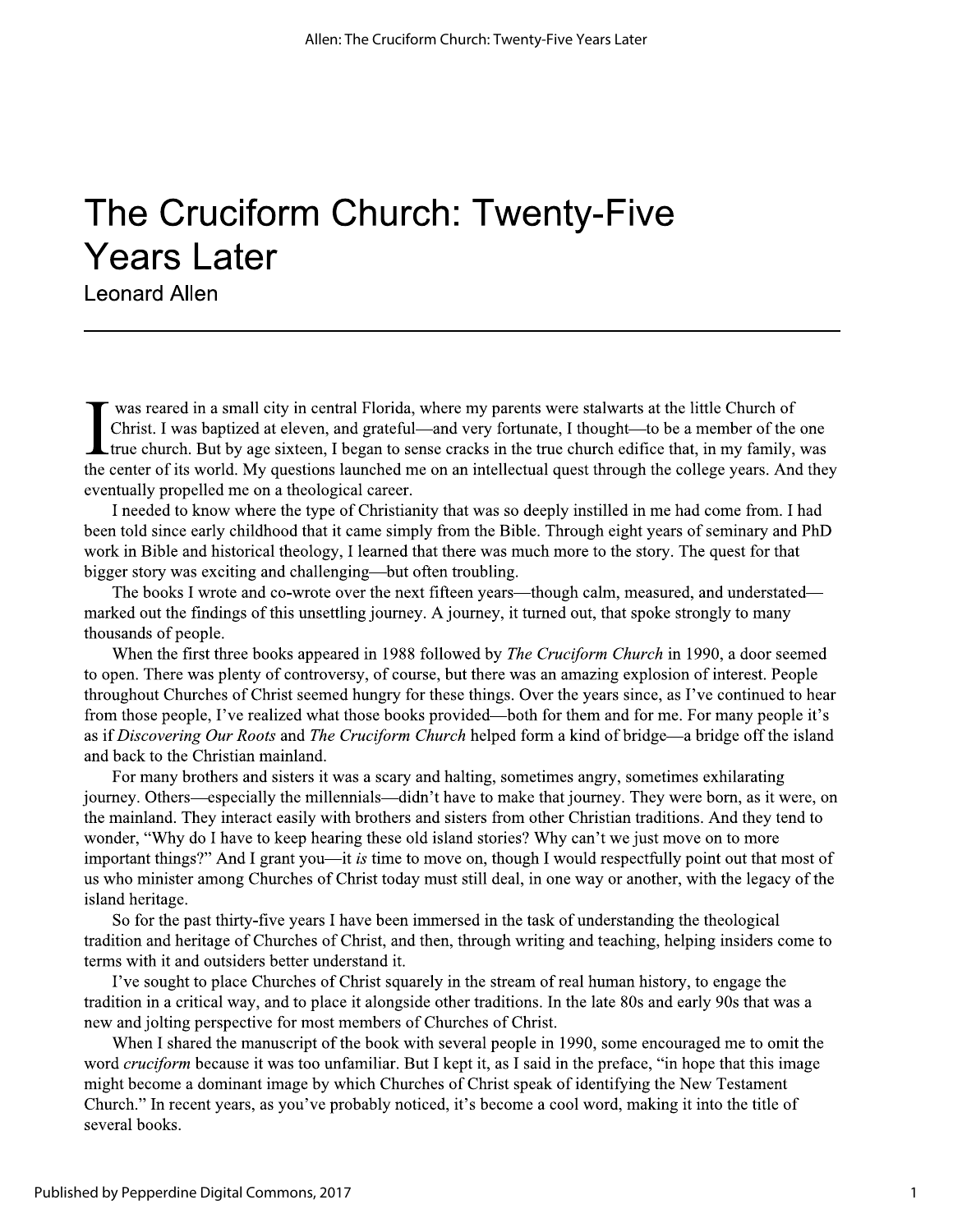Some of you have read the book, probably years ago, and some of you haven't. So let me give a quick overview. It is focused on five theological *identity points* that I thought should shape our identity most powerfully:

The way we read Scripture. The book traces the early nineteenth-century origins of the strict pattern 1. orthodoxy that formed the identity of Churches of Christ down through the mid-twentieth century. It shows how, beginning with Campbell, the Bible was naturalized as a "scientific book of facts." Then, by using biblical commands, examples, and necessary inferences, one constructed an exact pattern for belief and practice, a pattern in which "human elements are absolutely excluded." This pattern was constructed from Acts of the Apostles and the Epistles, which became the functional canon-withinthe-canon. In Campbell's dispensational arrangement the Gospels and Acts chapter 1 fall into the Mosaic dispensation. The Old Testament and the Gospels, as a result, serve a preparatory role: thus the Gospels, in short, play a somewhat minimal role when it comes to preaching the gospel or instructing the church about its life together.

In critique I offered four suggestions for a fresh engagement with Scripture: (A) recognize the remoteness of the biblical text and make a commitment to historical interpretation; (B) enlarge our functional canon by making the Old Testament and the Gospels more central in our theology; (C) read scripture as a collection of diverse literature rather than simply a collection of "facts"; and (D) focus on the central, overarching story, thereby distinguishing what is primary from what is secondary.

- The way we view God. I explored the secular displacement and domestication of God and the  $\overline{2}$ inordinate human tendency to create God in our own image. Then I pointed to two features that most clearly set the living God apart from the many rivals: (A) the fact that Yahweh does "impossibilities," thereby shattering our small, narrow, and self-serving conceptions of God; and (B) the fact that Yahweh loves his creatures even to the point of becoming vulnerable to them and embracing their pain and suffering.
- The centrality of the cross of Christ. I first asked, "How have we among Churches of Christ 3. traditionally preached the 'word of the cross'?" The answer was that there was a subtle but serious displacement of the cross in the preaching of the movement. The cross was a vital historical fact, of course, and one must believe it; but it held little practical value. The surpassing question was "What must I do to be saved?" So the most common traditional formulation of the gospel became: three facts to be believed (Christ's death, burial, and resurrection), three commands to be obeyed (believe, repent, and be baptized), and three promises to be received (forgiveness of sin, the gift of the Spirit, and the promise of eternal life). It was this formulation that K. C. Moser sacrificed his career to critique and reject in the 1930s.

The second question I asked was "How should the cross shape our life together in Christ?" I answered that it provides the dominant vision of what life in Christ should be like. That is, our dominant vision of reality becomes cruciform. Through the cross we see the heart of God revealed most clearly. We see the depths of God's suffering love, suggesting that God's own self is cruciform. Further, the cross provides the model for God's new social order, the messianic community. And so we are baptized into a community where living out the way of the cross begins to make sense in a world with a radically different vision of the good life.

Our stance toward "the world." Christians are admonished not to love the world or the things of the 4. world (1 John 2.15). We face a perpetual tension between two biblical imperatives: the call to detach ourselves from worldly values and the call to serve the world in sacrificial ways. In becoming a distinctive set-apart community, the church serves the world in two important ways. First, by being a set-apart community, the church enables the world to see its true plight or *lostness*. Second, by being a set-apart community, the church creates an environment where Christ followers gain the strength and virtues to serve the world in sacrificial ways—that is, to follow the way of the cross. We do this in and through the power of the Holy Spirit. Through the Spirit, Christ comes alive in us, Christ is formed in us. In the power of the Spirit, we continue Christ's ministry. Through the Spirit we become cruciform people.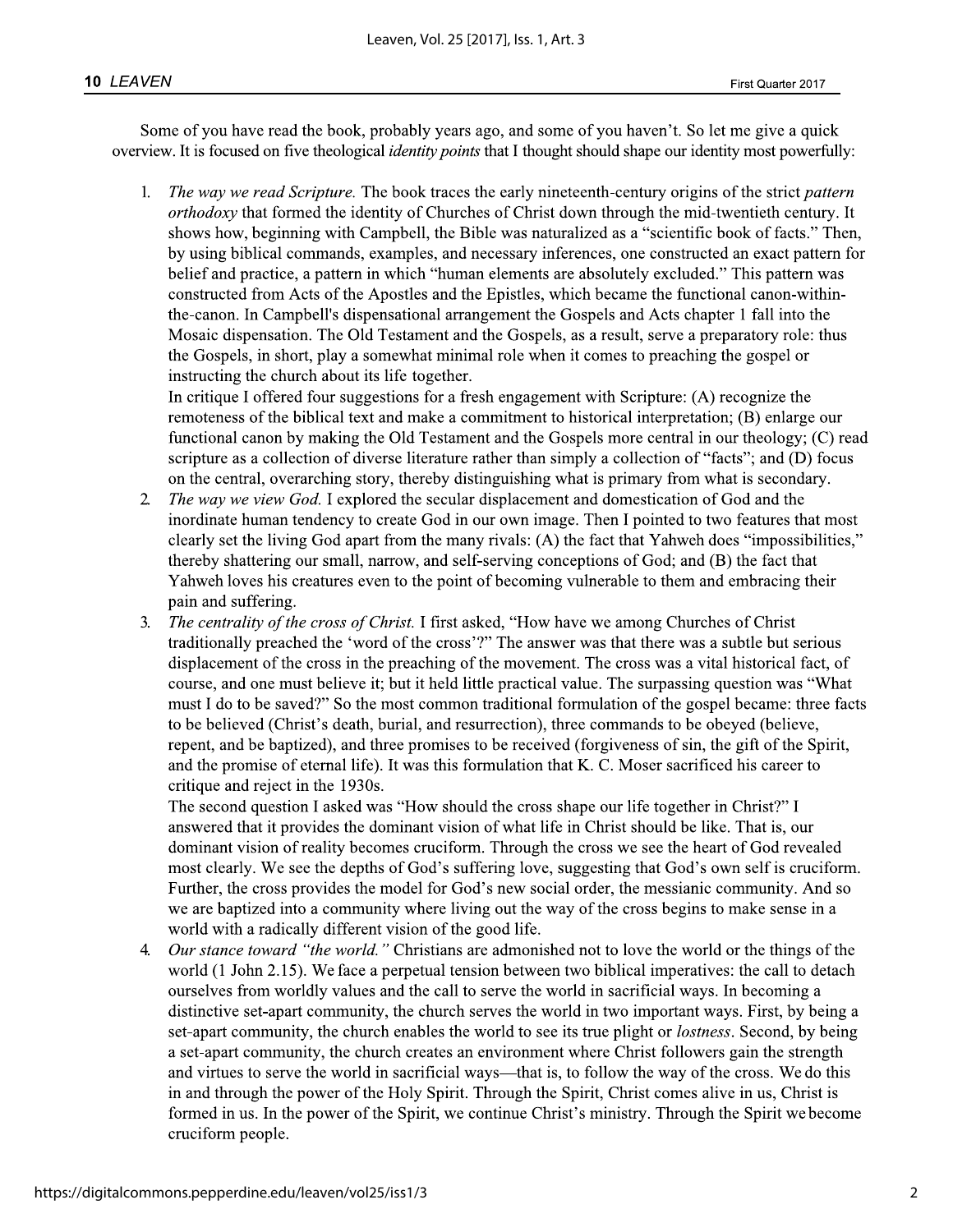5. Our portrayal of Christ-like character. Scripture emphasizes the quality and character of our lives as a fundamental mark of Christian identity. The church that lives under the cross will consist of people growing in what we could call *cruciform virtues*, that is, the character traits necessary to follow the way of the cross. These include patience, endurance, courage, and hope. Prominent among these virtues is compassion—the ability to enter into the sufferings of another.

The compassionate incarnation of God in Christ stands at the center of the Christian faith. This grand vision draws us out of our narrow and selfish little worlds and into a breadth of mercy and compassion that begins to reflect, however dimly, the compassion of God. It means going further than we had ever considered going in identifying ourselves with weak, suffering, and sinful people.

That's a quick summary of a two-hundred-page book.

So here, twenty-five years later, let me tell you what I see now and how my own theological journey has continued.

Today finds Churches of Christ at a quite different place than they were twenty-five years ago when the book was first released. Some congregations are engaging more and more in the kind of theological rethinking that this book called for back in 1990. A good many congregations are shedding the exclusivist outlook, gaining new appreciation for their heritage, refocusing on the central doctrines of the faith, and entering into new dialogue about carrying out the mission of God in this new time.

That's good. But I think it mostly hasn't hit us yet that we are living in an increasingly post-Christian culture. The cultural status and power that Christianity in America held from about the 1850s to the 1960s is virtually gone. In Christendom, the church occupies a central and influential place in society; after Christendom, it gets pushed to the margins, out of the place of power. And that's where we find ourselves now—more and more at the margins.

Our ways of being Christian in the West have been deeply shaped by cultural establishment. For many centuries the church occupied a dominant place in Western culture. For many centuries there was a state church, upheld by law. And then in America, where church and state were separated, there remained a powerful but unofficial Christian establishment—a cultural establishment.

But let's be clear: any sort of Christian establishment has definitively ended. As David Bentley Hart put it, "We now live in the time after Christendom, among the rapidly vanishing fragments of its material culture, bound to it by only a few lingering habits of thought." $_1$ 

Now our context is radically pluralistic and secular. Today all the Christian players have been disestablished and must function as cultural outsiders—though in some places like Nashville, where I now live, it's a little harder to sense that.

The good news is that, over its long history, Christian faith has remained vital—indeed, often flourished—when it occupied the margins. Early Christianity did not come into existence in the midst of public favor. And it did not grow because it was popular and easily accepted.

Here's my key point: Christianity's loss of cultural power in America is waking us up to the reality that we are in a missionary situation in our own culture. And this is forcing us to rethink our mission, our priorities, and how we do church. We are missionaries now. We may have had congregations that *supported* missions. But now we face the challenge of *becoming* missionary congregations.

Such a time calls for further theological recoveries and engagements. One is a more robust eschatology. I believe we need to hear again the New Testament's bold eschatological claim. Robust discipleship is grounded in this bold claim. It was this claim that enabled the early Christians to stand strong and flourish in the midst of hostile pagan religion and state persecution.

So in the 2006 edition of The Cruciform Church I added a new chapter on eschatology. Here's how I summarized the NT claim: The claim is that the triumph of God has been revealed. The claim is that in Jesus's death and resurrection all the hostile powers of this present age have been disarmed, that God's kingdom has broken into history and thus, for the believer, brought an end to all other kingdoms. The worldly

<sup>1.</sup> See https://www.firstthings.com/article/2013/08/no-enduring-city.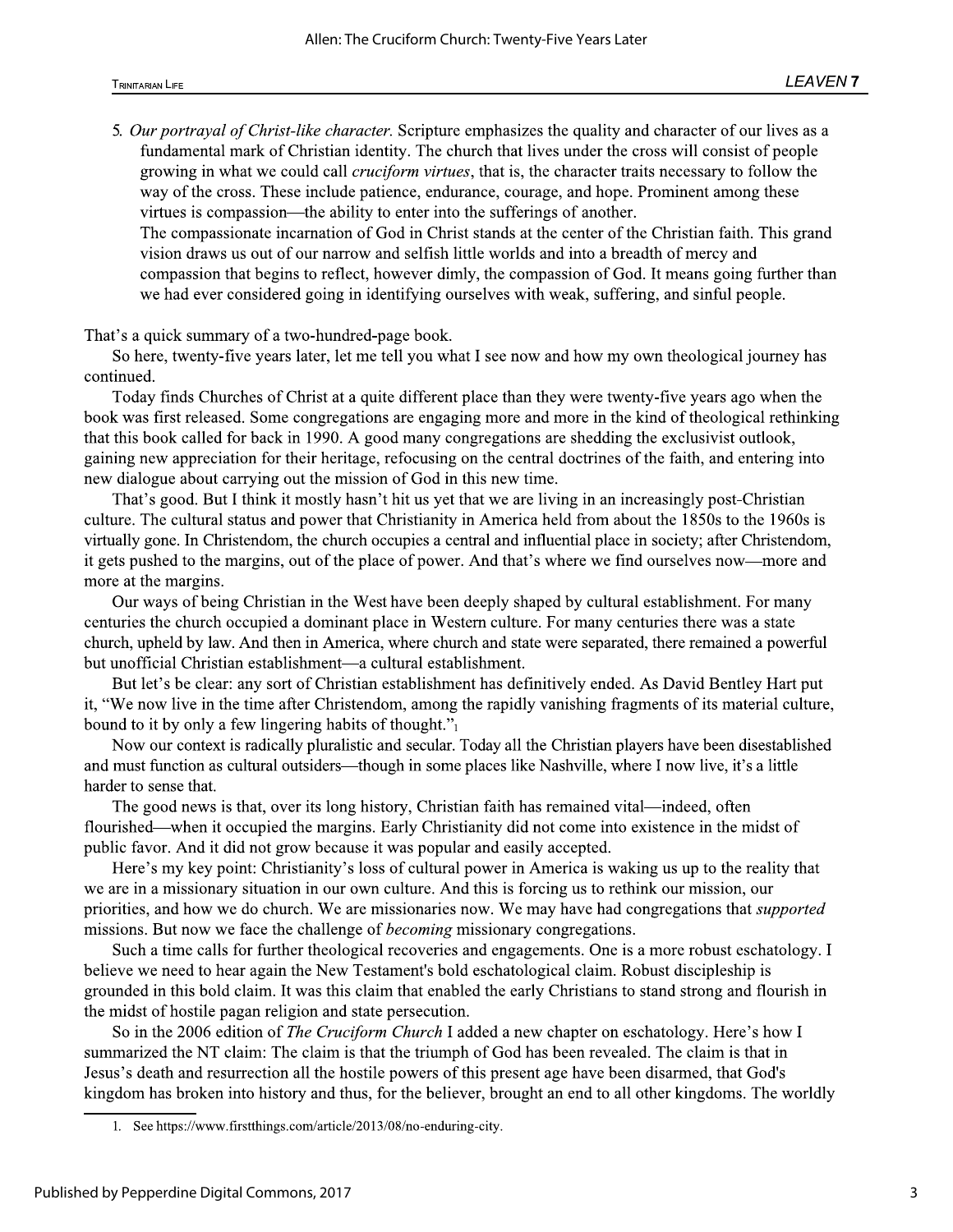powers continue to rage and threaten, but the believer sees that they are doomed, finished, already writhing in their death throes. The believer thus knows something that unbelievers do not know: that Jesus Christ now reigns as Lord of all, and further, that one day every knee will bow and every tongue will confess that lordship.

There's more. Believers not only know by faith how history will end, they also presently participate in that end through the presence of God's Spirit. "We are those," Paul said, "upon whom the ends of the ages have come" (1 Cor 10.11). Knowing this truth and experiencing this power, disciples can follow Jesus in all things, even in those things that don't make sense to normal life in this world.

In the new chapter, drawing on the work of Richard Hays, I spelled out several specific reasons why the church needs apocalyptic eschatology. Here are three of them:

First, the church needs the apocalyptic vision to avoid lukewarmness and complacency. When this vision wanes, we easily become a "worldly church." The passion and sense of mission wanes, and the church easily becomes club-like—safe, separate, and preoccupied with its own internal affairs. Christian life becomes conventional and tame. We grow comfortable and sleepy and bored. We forget that we are engaged in a great conflict, an army against armies.

Second, the church needs apocalyptic eschatology in order to critique (neo-)pagan culture. When this vision fades, the church "loses its critical edge against pagan culture, accepts the politics of this world, and becomes spiritually otherworldly." It hands the control of everyday life over to Caesar, taking refuge in a separate spiritual realm and waiting it out for heaven. Against this otherworldliness, the apocalyptic vision "becomes a diagnostic tool that enables us to recognize that Caesar's power is transient—and thereby to resist the seductions of materialism and violence in the world around us."

Third, the church needs the apocalyptic vision to ground its mission in the world. Both the Gospel writers and Paul portray the mission of the church as the outworking of God's apocalyptic plan for judging and redeeming the world. The Spirit has been poured out, forming the church into an end-time community where God's grace and power is manifest (Acts  $2.41-47$ ). God is bringing in the universal restoration spoken of by the prophets (Acts 3.21), and the church is commissioned to be an instrument of God's proclamation, calling people to repent in preparation for the day of God's ultimate judgment (Acts 17.31). Without this grounding, the mission loses its urgency and its focus.

So the apocalyptic vision works kind of like arson. It sets fires. It wakes up distracted disciples. It focuses the mission.

Another engagement we will have a hard time avoiding is the explosion of Christianity in the Global South. This represents nothing less than a revolutionary shift in Christianity's center of gravity. It's becoming clear. The West is becoming increasingly post-Christian, and Christianity is becoming increasingly post-Western. And it seems almost certain that these trends will continue.

This explosion of new Christian movements was as diverse as the range of cultures they took root in. What do we do with this vast cultural Christian diversity? Let me tell you briefly how I'm learning to think about it.

First, I would say that all expressions of Christian faith are culturally rooted—deeply so. Wherever we are, we come into the faith conditioned by a particular time, place, family, tribe, and society. And not just conditioned—embedded. There doesn't appear to be any other way. It's something of a scandal, actually. Let's call it the scandal of the gospel—or better, the scandal of the incarnation, the Word made flesh.

Christianity is founded in the incarnation of Christ. Andrew Walls, a Scottish theologian who pioneered the study of global Christianity in the late twentieth century, used the metaphor of translation to speak of what happened in the incarnation. In the Christian story, he said, "Christ was not simply a loanword adopted into the vocabulary of humanity; he was fully translated, taken into the functional system of the language, into the fullest reaches of personality, experience, and social relationship." And when people from any tribe, nation, and tongue encounter this Christ and experience conversion, they begin to experience the deep opening up of their personalities, intellects, and emotions to this new reality. And as Christianity spreads from culture to

<sup>2.</sup> See Philip Jenkins, God's Continent (Oxford: Oxford University Press, 2009).

<sup>3.</sup> Andrew Walls, The Missionary Movement in Christian History (Maryknoll, NY: Orbis Books, 1996).